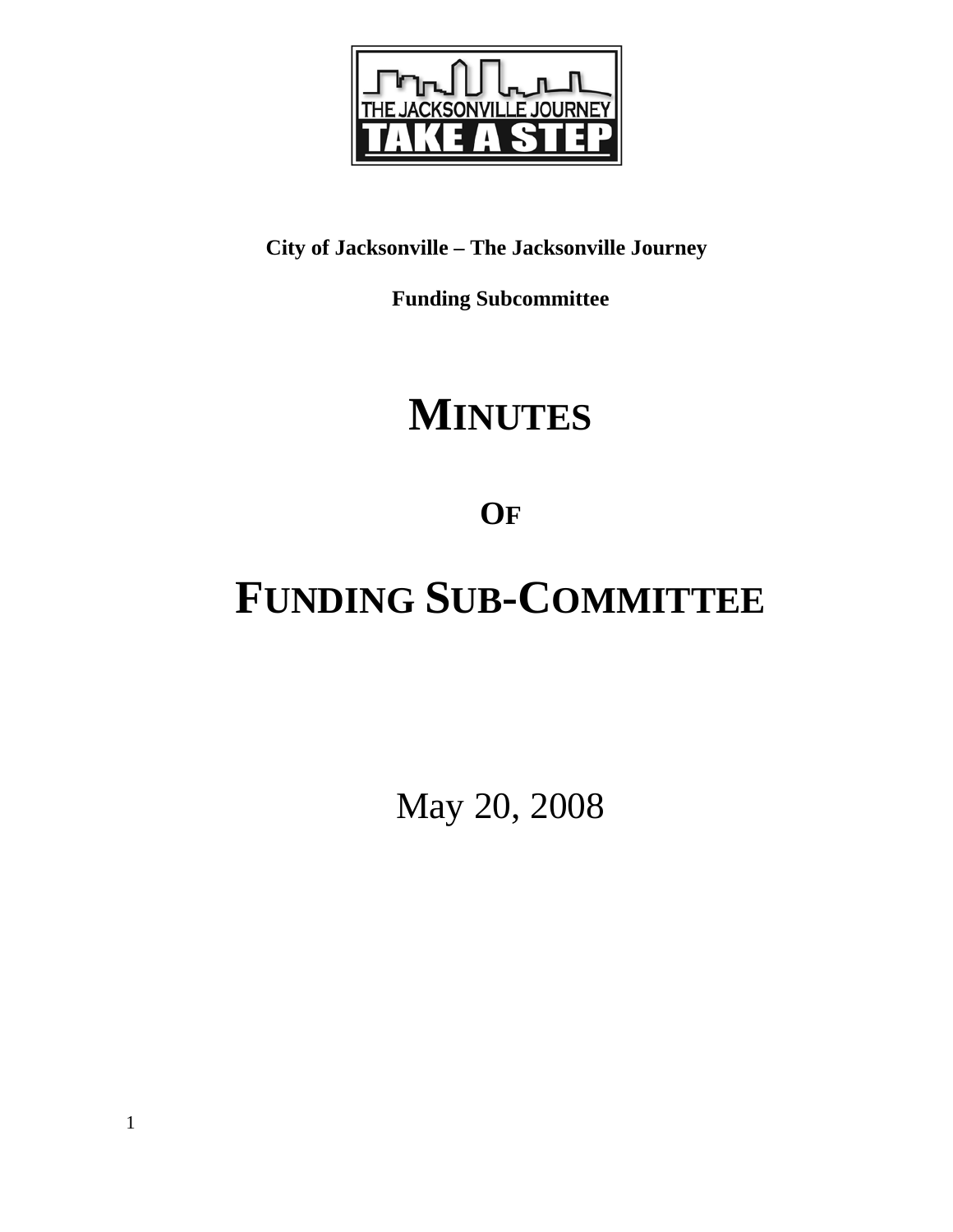## **The Jacksonville Journey –**

## **Funding Sub-Committee**

**May 20, 2008** 

## **2 p.m. Meeting**

**PROCEEDINGS before the Jacksonville Journey – Funding Sub-Committee, taken on Tuesday, May 20, 2008, Edward Ball Building, 8th Floor, Room 851 – 214 N. Hogan Street, Jacksonville, Duval County, Florida commencing at approximately 2 p.m.** 

**Funding Subcommittee** 

**Tom Petway, Chair John Baker, Member Ed Burr, Member Gary Chartrand, Member Laurie Dubow, Member John Falconetti, Member Marty Fiorentino, Member Chris Hand, Member Mike Hightower, Member Ashton Hudson, Member Howard Korman, Member Gasper Lazzara, Member Susan Lehr, Member Sherry Magill, member Michael Munz, Member John Thrasher, Member Nina Water, Member**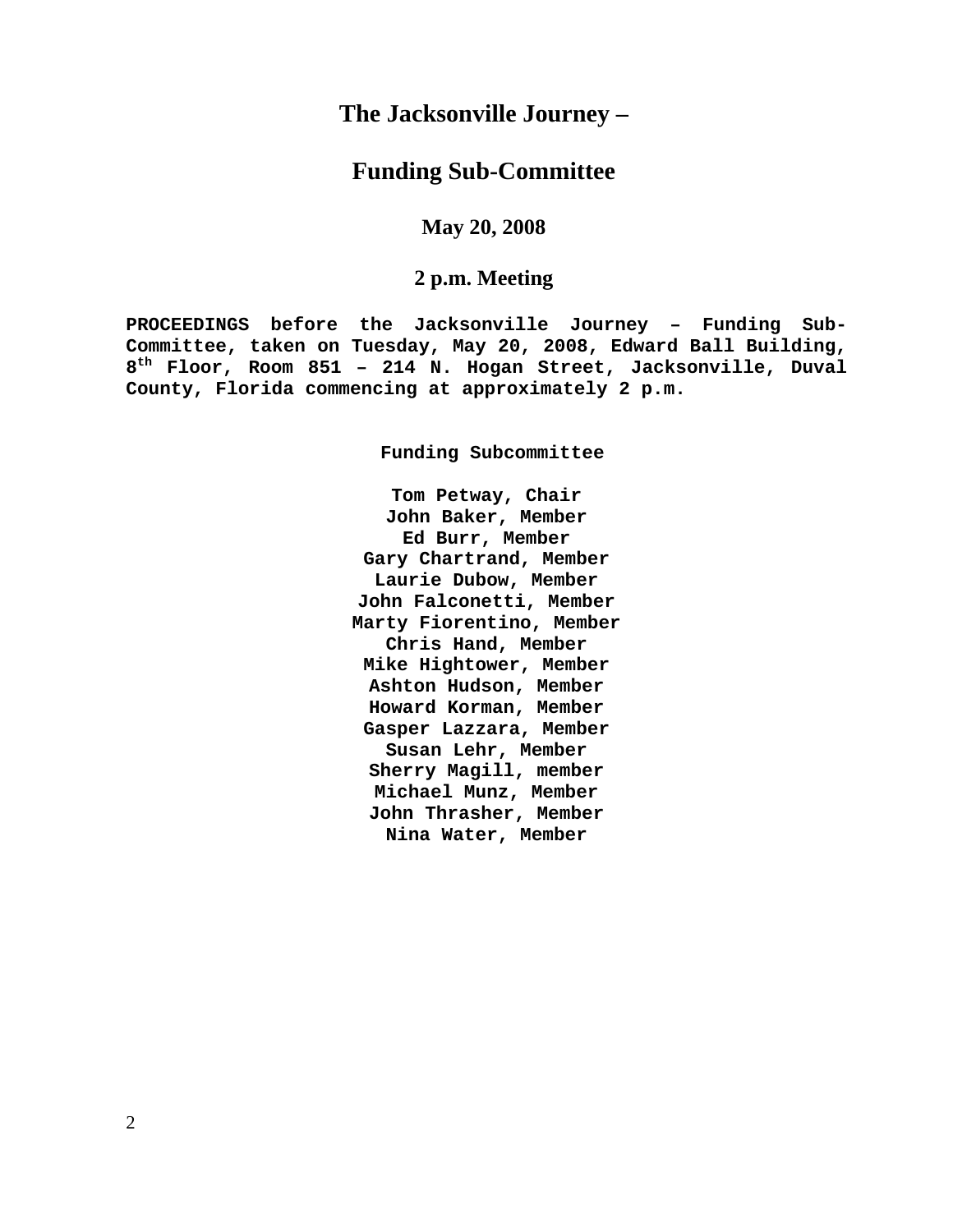## **APPEARANCES**

#### **COMMITTEE CHAIRS & MEMBERS:**

TOM PETWAY, CHAIR JOHN BAKER, MEMBER ED BURR, Member MARTY FIORENTINO, Member CHRIS HAND, Member MICHAEL HIGHTOWER, Member SUSAN LEHR, Member SHERRY MAGILL, Member MICHAEL MUNZ, Member NINA WATERS, Member W.C. GENTRY, Chair

### **ABSENTEE MEMBERS:**

LAURIE DUBOW, Member JOHN FALCONETTI, Member ASHTON HUDSON, Member GARY CHARTRAND, Member HOWARD KORMAN, Member JOHN THRASHER, Member

### **STAFF:**

Susie Wiles Kerri Stewart Adam Hollingsworth Roslyn Phillips Linda Lanier Misty Skipper Kandi Begue Rachelle Sundy Rachel Davis Renee Brust Kristen Beach Dan Cronrath Cameron Siple Wight Greger James Richardson Shannon Hewett

#### **OTHERS PRESENT:**

The Honorable Kevin Hyde Alan Mosley, CAO Kent Olsen Various Members of the Press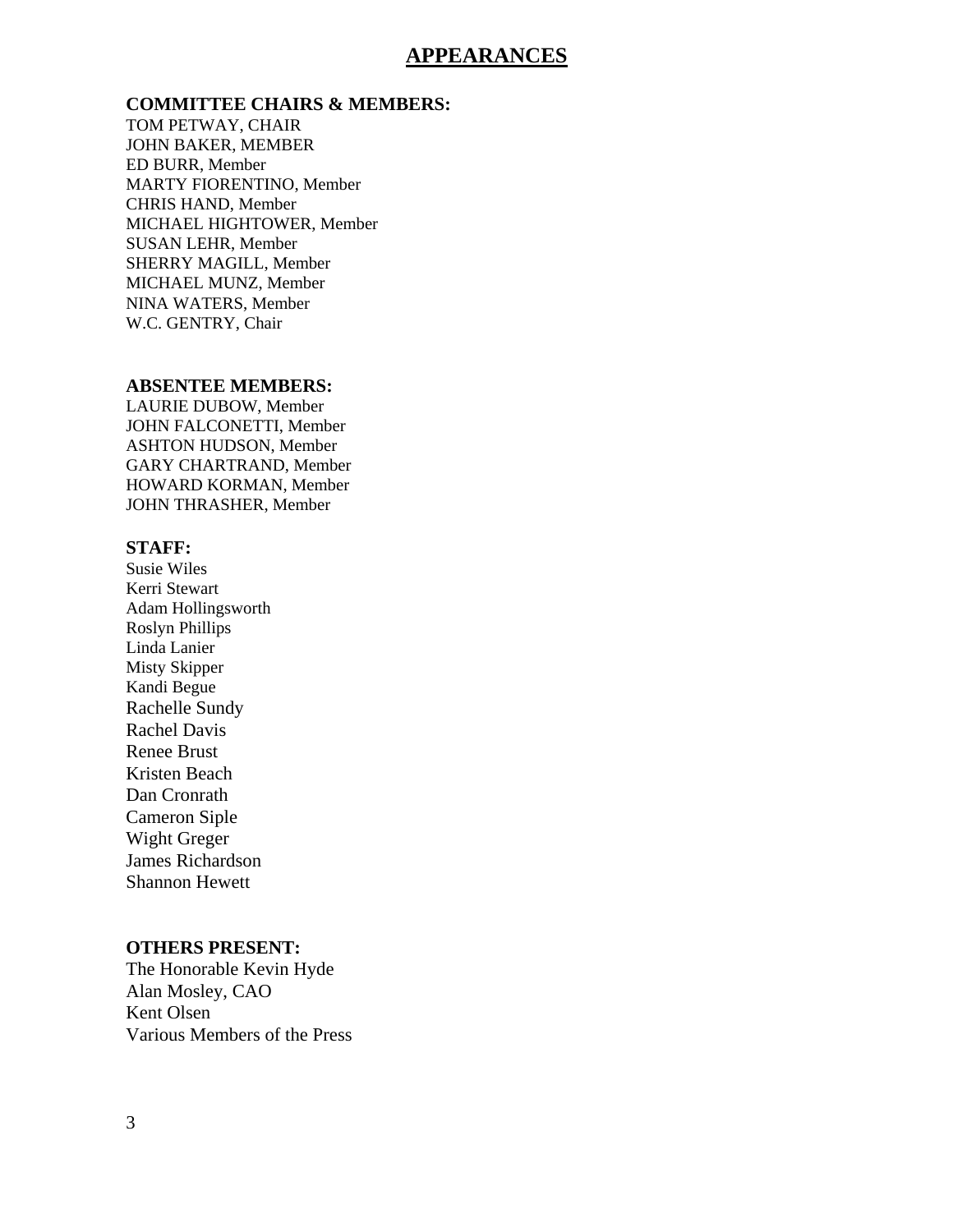Funding Sub-Committee 2 p.m.

**Call to Order and Comments.** Tom Petway, Chair, called the meeting to order at approximately 2:05 p.m.

#### **1. Purpose of Meeting.**

Discuss the Mayor's crime initiative, *The Jacksonville Journey – Take a Step* Funding Sub-committee.

#### **2. Discussion Items**

Chairman Petway opened the meeting by welcoming the members of the Funding sub-committee and reviewing the housekeeping notes. He reminded the group that we operate under the Sunshine Law.

Chairman Petway then turned the meeting over to Ms. Susie Wiles for an overview of the letter from Patton Boggs and the status of state funding.

Susie noted that this is a very difficult budget year and there was not much hope of funding from the state. Ms. Susan Lehr also provided an overview of the federal funding, and noted that revenues for the State of Florida will be showing a loss to the tune of \$100 million per month for the next budget year. She further noted that the Governor as the authority to use some of the trust funds without having to go to a special session for vote.

Chairman Petway then turned the meeting over to the city's Chief Administrative Officer, Mr. Alan Mosley to provide an overview of the city budget.

4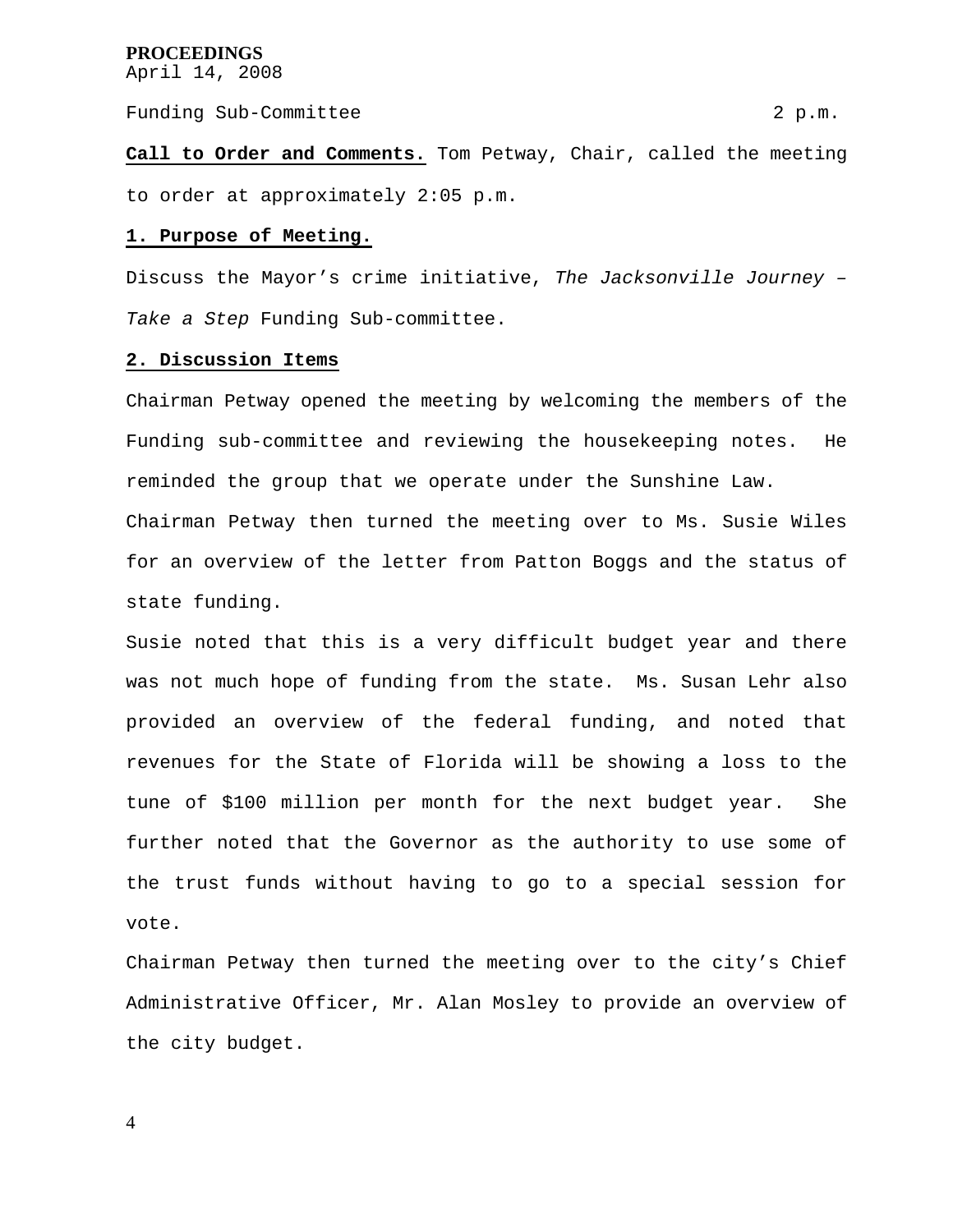Mr. Mosley presented major points in the city's budget for FY '08- 09; noting that as with the ongoing theme of the day, there will be shortfalls in the city's budget as well. He provided some insight to the new user fees that were recently presented to the city and explained that even without *Journey* recommendations, the city's budget will be approximately \$23 million short; which will prompt further discussion on how to obtain the necessary dollars to fund both the shortfall and the *Journey* recommendations. Questions were posed to Mr. Mosley as to how the city plans to address these shortfalls, to which Mr. Mosley noted that there is discussion about raising the city's millage rate. At this point, Chairman Petway opened the floor to discussion before the committee made a motion to vote. Discussion ensued about what that would look like and how that would impact budget dollars. Mr. Mosley noted that 1 mill would equate to about \$52 million dollars.

5 Mr. Munz spoke to the millage rate and how, during the Delaney administration, he was one of the architects who crafted the path to reduce the millage rate. He notes that looking back, he feels that at the time it was the right thing to do, but it also surprised him at how the impact has been felt this many years later. Mr. Munz states "we need to be willing to start the conversation; we need to be big and be bold. I'm not willing to go so far to say publicly, even though I have a private opinion about where I think that big and bold needs to be; but I think maybe, today we can start that conversation because it's time to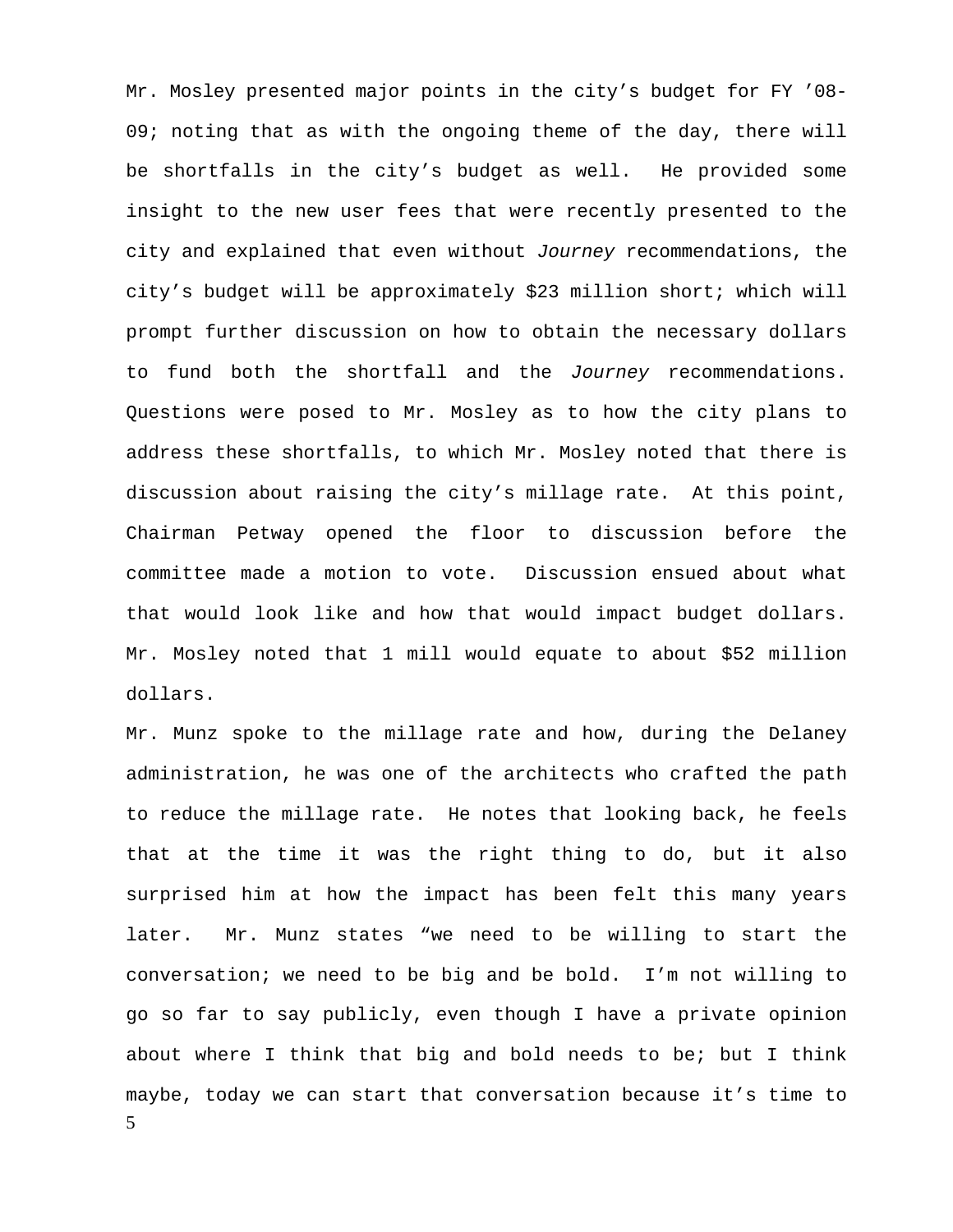re-evaluate the lowering of the millage rate and decide again the conversation we've all had; what kind of city do we want to live in?" Mr. Munz further stated, "I want to throw the millage rate conversation on the table. I think we all know it's out there; let's stop dancing around it and let's jump into it."

Ms. Susan Lehr posed a question to Mr. Mosley, "Is the millage rate override option still available to the City Council?" Mr. Mosley affirmed that it is; he notes that the city will present a budget to the City Council in July, and they will have until the first week of August to produce a resolution stating the new millage increase.

Chairman Petway noted that he felt we had a good answer to the millage rate increase question; he feels that we have had efficient government and prudent taxing, with reductions for at least 13 years. He notes that we do need to be looking out for ourselves and not be too concerned about what Tallahassee may be doing in the future.

Mr. Munz made a motion to move forward that this committee recommend to the Mayor they move forward with the millage rate conversation and that we strongly encourage them to bring back to the community that recommendation, whatever that number is, and fund not just the *Journey*, but fund what kind of a city we want to be. The citizens need to realize that the *Jacksonville Journey* process has been a model that deserves their support. That is the campaign for whatever the Council and the Mayor and others decide.

6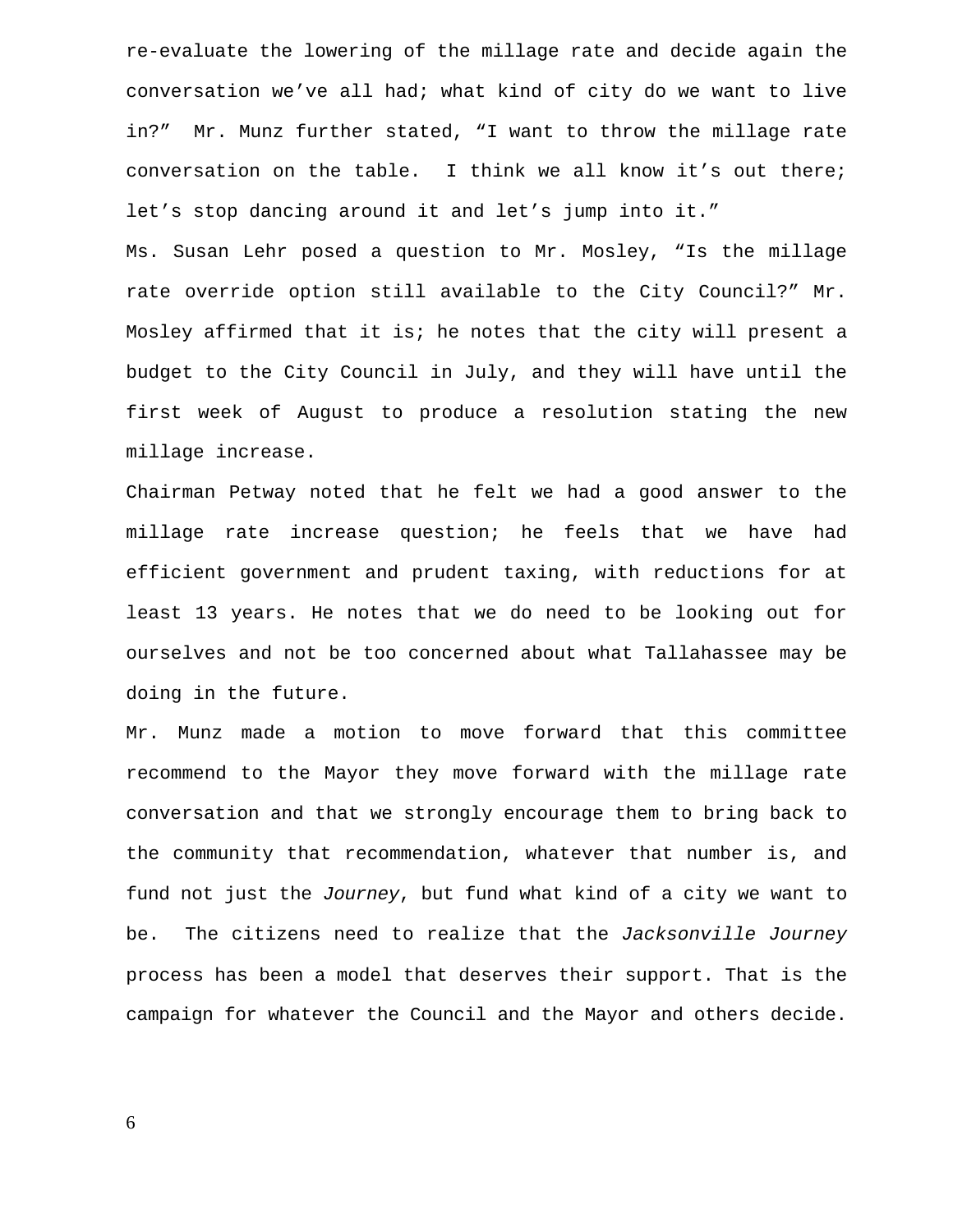Chairman Petway accepted Mr. Munz's motion and Mr. Michael Hightower made the  $2^{nd}$ . Before the floor was opened to the full vote, Dr. Magill asked that we take a moment to discuss why other options besides millage rate should be considered. She brought up the topic of special taxing districts; she cautioned that we should seriously encourage discussion on both options. Chairman Petway notes that since there was a motion on the floor to accept the discussion of Ad Valorem tax increases…he asked the committee to voice their vote – all were in favor, none opposed. Motion carried.

At this point, Chairman Petway asked Mr. Kent Olsen to address Dr. Magill's concerns regarding special taxing districts.

Mr. Olsen notes that this is something that can be done, but not in time to impact this budget year. Mr. Hand noted concerns that "how do we ensure the funds that come from millage will be appropriated to *The Jacksonville Journey?*" Mr. Olsen explained that the way it comes into the budget is the way it will be allocated – we don't have a substitution affect, no trust funds are necessary to be set up for this effort.

One question that was posed – "Will this require a modification to the City's Charter?" Mr. Olsen noted that he believes that is correct. Mr. Burr stated that "Even though millage rates appear to be the option – he hopes all avenues will be explored for this purpose, it should not just be exclusive to millage rates." Mr. Olsen assured the committee that all avenues have been and will continue to be exhausted.

7